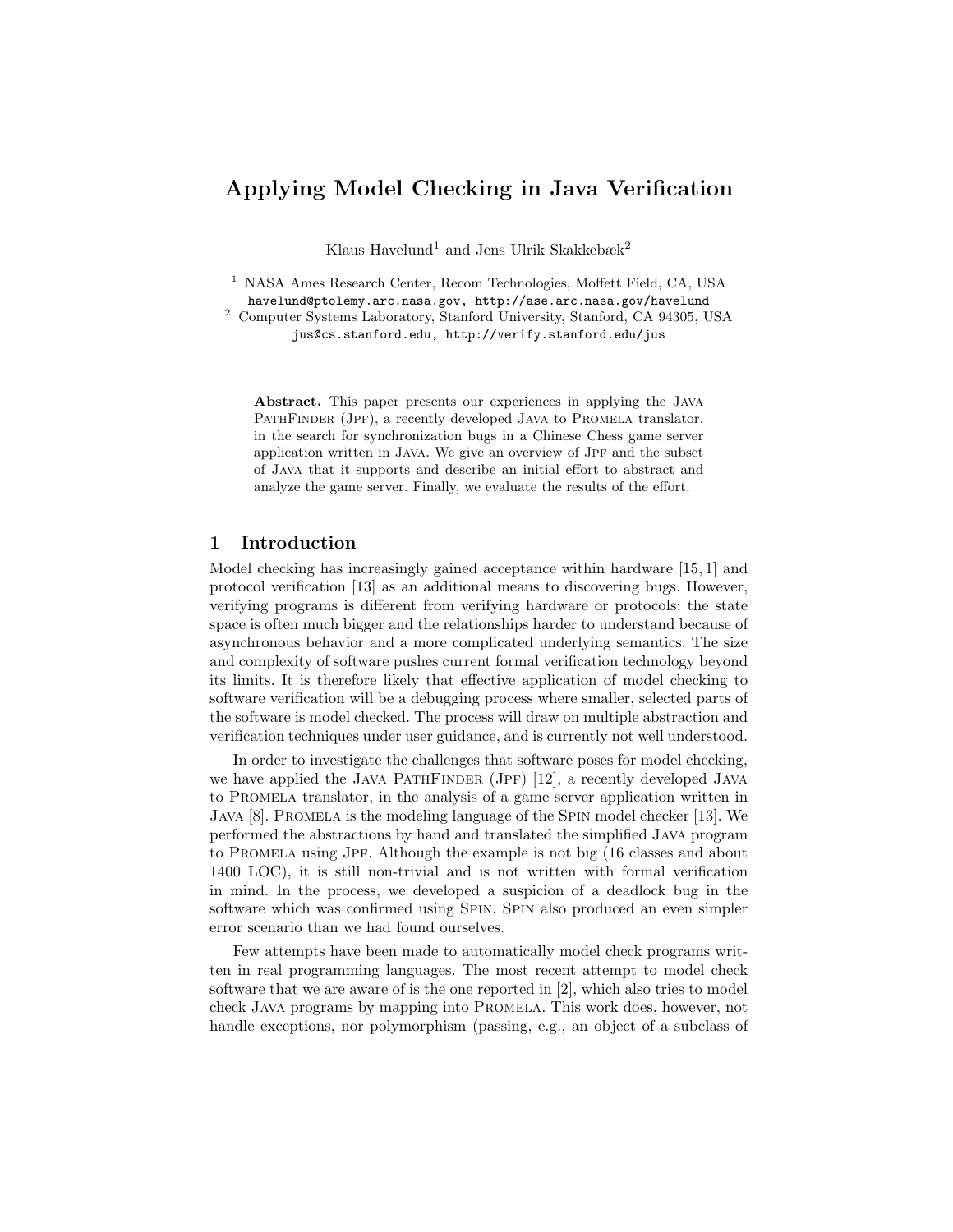a class  $C$  to a method requiring a  $C$  object as parameter). The work in [3] defines a translator from a concurrent extension of a very limited subset of  $C_{++}$ to Promela. The drawback of this solution is that the concurrency extensions are not broadly used by  $C_{++}$  programmers. Corbett [4] describes a theory of translating Java to a transition model, making use of static pointer analysis to aid virtual coarsening, which reduces the size of the model.

The VeriSoft tool [7] is a an exhaustive state-space exploration tool for detecting synchronization errors between processes. As a major advantage, it also verifies the actual code. However, since the visited states are not stored in the verification process, each time a new branch of possible execution is verified it has to rerun from the beginning, making it less efficient. Furthermore, each process is treated as a black box and properties have to be specified at the process interfaces. In contrast, model checking allows for more efficient verification (since states are saved along the way) and for specifying internal process properties, but requires more abstraction. It is still unclear which has the most advantages.

Data flow analysis has been applied to verify limited properties of concurrent programs, including Java [16]. These methods are useful for ruling out certain behaviors of the concurrent system but are much less precise than model checking. However, as we will argue later, they can potentially be useful in identifying problem areas for verification by state space exploration methods.

The JPF tool is introduced in Section 2 and the application to the game server is described in Section 3. We evaluate the results in Section 4 and conclude with a discussion in Section 5.

#### 2 The JAVA PATHFINDER

Jpf [12] is a translator that automatically translates a non-trivial subset of Java into PROMELA, the modeling language of the SPIN verification system [13]. JPF allows a programmer to annotate his Java program with assertions and verify them using the Spin model checker. In addition, deadlocks can be identified. Assertions are specified as calls of methods defined in a special class (the Verify class), all of whose methods are static.

A significant subset of Java is supported by Jpf: dynamic creation of objects with data and methods, static variables and static methods, class inheritance, threads and synchronization primitives for modeling monitors (synchronized statements, and the wait and notify methods), exceptions, thread interrupts, and most of the standard programming language constructs such as assignment statements, conditional statements and loops. However, the translator is still a prototype and misses some features, such as packages, overloading, method overriding, recursion, strings, floating point numbers, some thread operations like suspend and resume, and some control constructs, such as the continue statement. In addition, arrays are not objects as they are in Java, but are modeled using PROMELA's own arrays to obtain efficient verification. Finally, the libraries are not translated. Note that many of these features can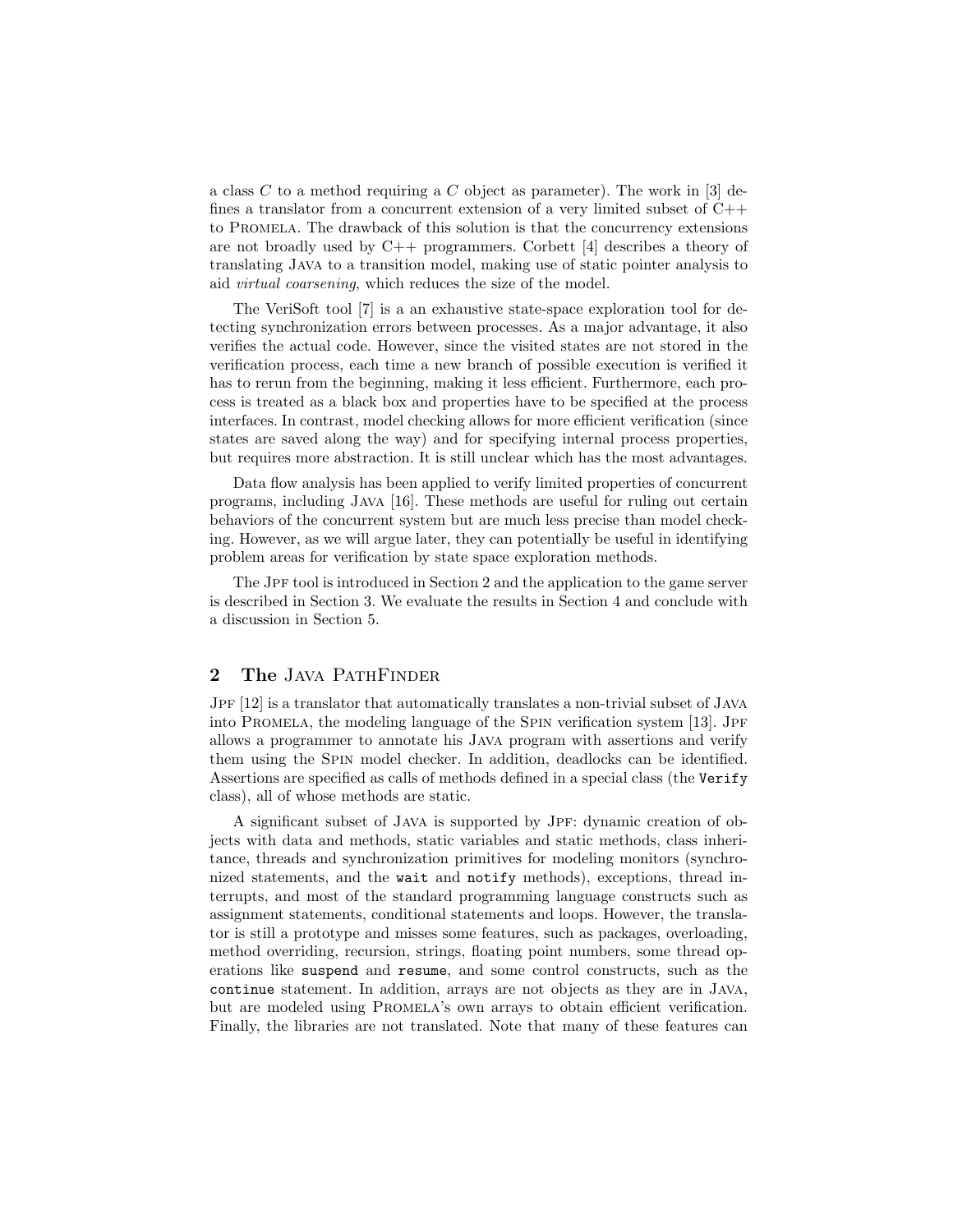be avoided by small modifications to the input code, and we expect the current version of Jpf to be useful on a large class of software. The game server application described in Section 3 fits in the currently translated subset of Java with a few modifications.

We shall illustrate JPF with a small, but non-trivial, example. The example is inspired by one of five concurrency bugs that were found in an effort by NASA Ames to verify, using Spin, an operating system implemented in a multithreaded version of Common Lisp for the Deep–Space 1 spacecraft [11]. The operating system is one component of NASA's Remote Agent [17], an experimental artificial intelligence based spacecraft control system architecture. The bug, found before launch, is concerned with lock releasing on a data structure shared between several threads.

#### **2.1 The Lock Releasing Problem Cast into** Java

**The Main Code** The operating system is responsible for executing tasks on board the space craft. A task may for example be to run a camera. A task may lock properties (states to be maintained) in a lock table before executing, releasing these locks after execution. For example, one such property may be to "keep the thrusting low" during camera operation. For various reasons tasks may, however, get interrupted during their execution, and the particular focus here will be on whether all locks always get released in that case.

Figure 1 shows the Task class. Its constructor (the method with the same name as the class) takes three arguments: a *lock table* t which contains the locks, a property p (here just an integer) to be locked before the activity is executed, and the activity a to be executed by the task. An Activity object is required to provide an activity() method which when executed will perform a given task. Note that this is the way that Java supports higher order methods taking methods as arguments, and that JPF handles this.

The run method of the Task class specifies the behavior of the task; this method has to be part of any Thread subclass. The behavior is programmed using Java's try-catch-finally exception construct, which executes the locking and then the activity, unless an exception is thrown. This exception will be caught locally if it is a LockException, or thrown further out. In any case, the finally clause is always executed, releasing the lock.

Figure 1 furthermore shows the Java class LockTable, which models the table of all locks. It provides an array mapping each property (here a number between 0 and 2) into the task that locks it, or null otherwise. The method lock locks a property to a particular task, throwing an exception if the property has already been locked. The release method releases the lock again. These methods are defined as synchronized to obtain mutual safe access to the table when executed. A LockTable object will then work as a monitor, only allowing one thread to operate in it, that is: call its methods, at any time.

**A Test Environment** Typically an exception is thrown explicitly within a thread using the throw(e) statement, where e is an exception object (a normal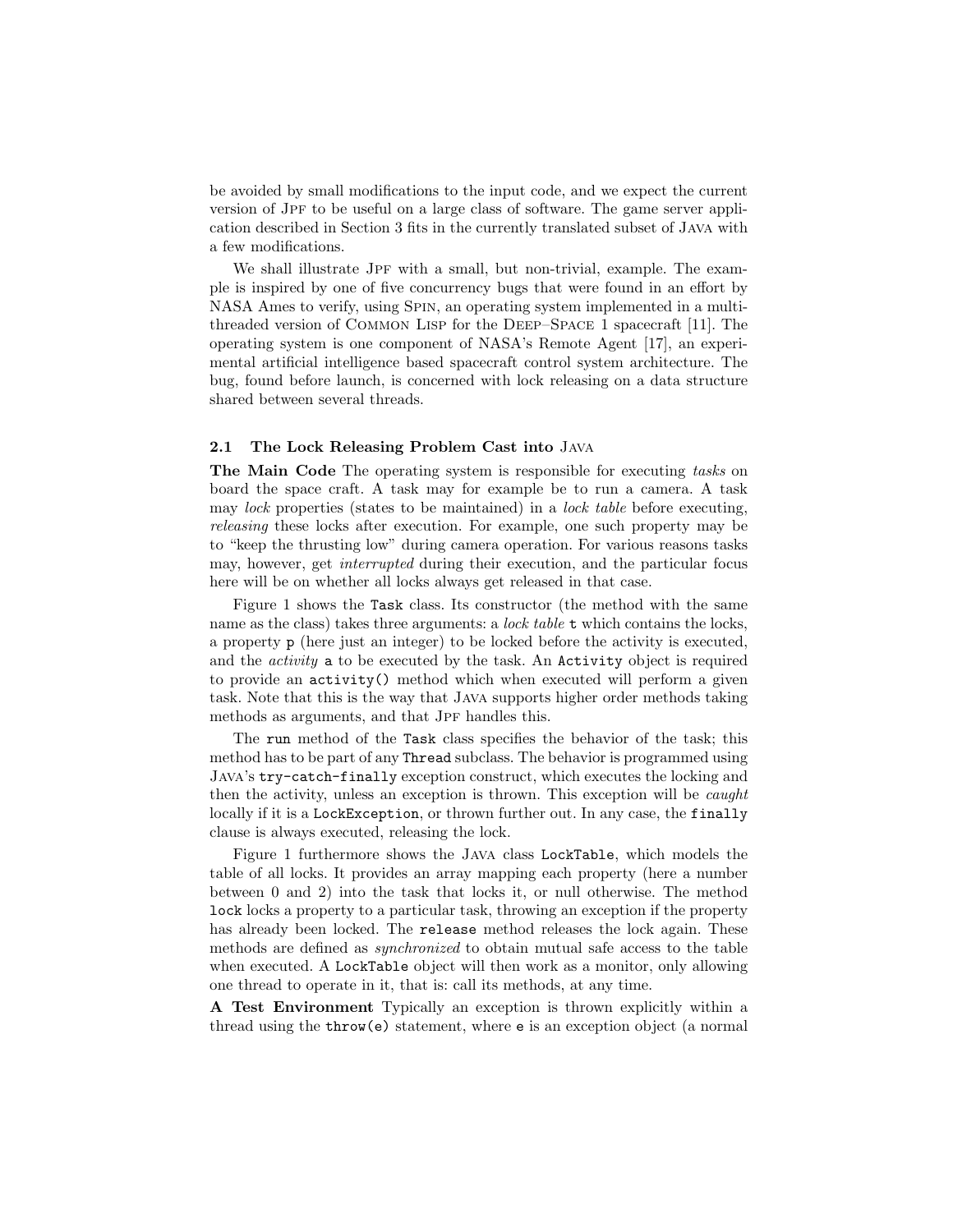```
class Task extends Thread{
  LockTable t; int p; Activity a;
 public Task(LockTable t,int p,Activity a){
    this.t = t; this.p = p; this.a = a;
    this.start();
  }
 public void run(){
    try {t.lock(p,this);a.activity();}
    catch (LockException e) {}
    finally {t.release(p);};
  }
}
class LockTable{
 Task[] table = new Task[3];
 public synchronized void lock(int property,Task task)
 throws LockException{
    if (table[property] != null){
      LockException e = new LockException();
      throw(e);
    };
    table[property] = task;
  }
  public synchronized void release(int property){
    table[property] = null;
 }
}
                Fig. 1. Task Execution and Lock Table
```
object of an exception class which may include data and methods). Alternatively, one thread S may throw a ThreadDeath exception in another thread T by executing T.stop(). This is exactly what the Daemon task shown in Figure 2 does. The daemon together with the Main class with the main method, that starts all threads, constitute an environment that we set up to debug the task releasing. The daemon will be started to run in parallel with the task, and will eventually stop the task, but at an unspecified point in time. The task is started with the property 1 and some activity not detailed here. The assert statement is "executed" after the termination of the task (the join method waits for the termination). The assertion states that the property is no longer locked. The assert statement is expressed as a call to the static method assert in the Verify class: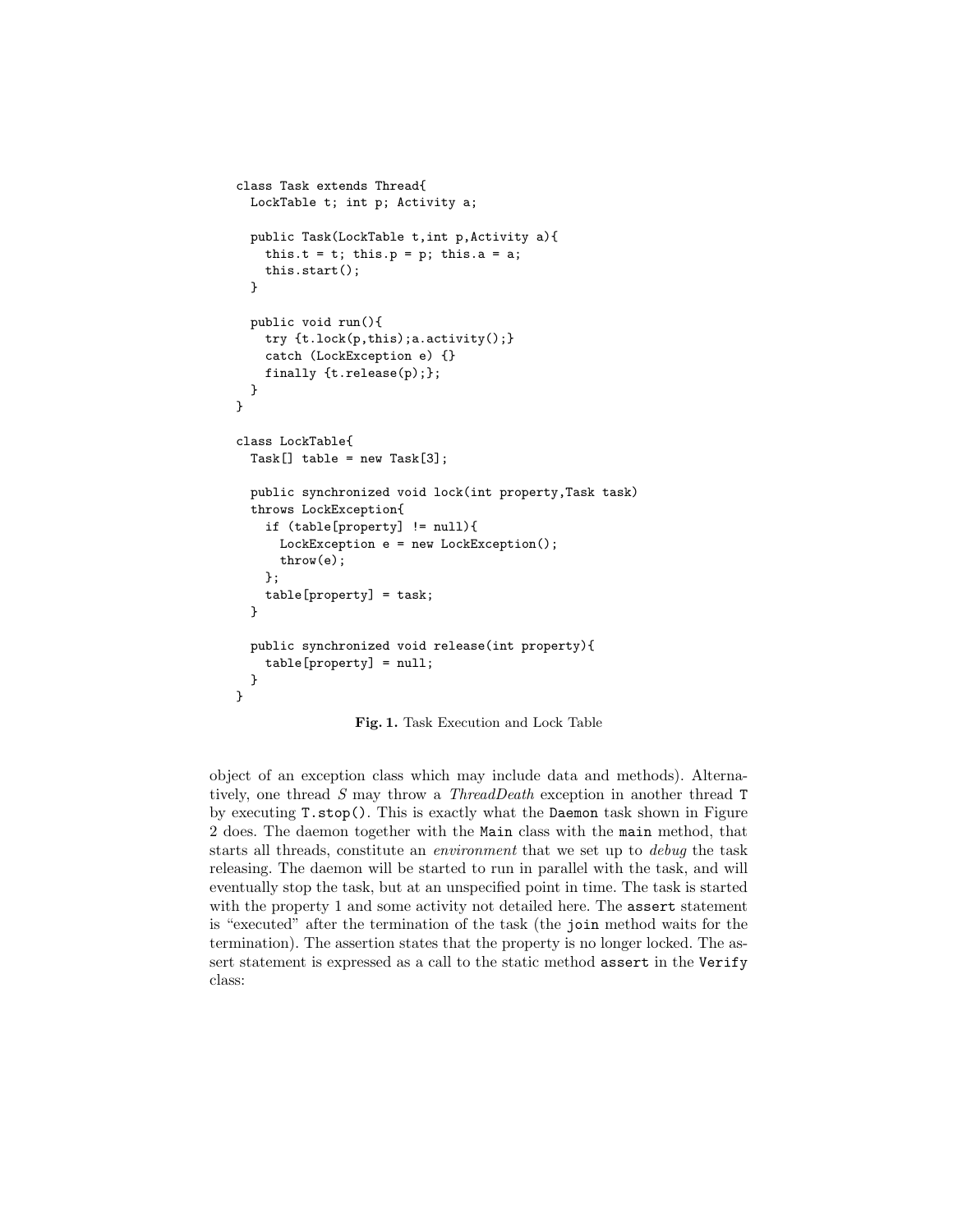```
class Verify{
 public static void assert(boolean b){}
}
```
Since this method is static it can be called directly on the class without making an object instance first. It takes a Boolean argument, the validity of which will be checked. The body of this method is of no real importance for the verification since only the call of this method will be translated into a corresponding Promela assert statement. A meaningful body, like raising an exception for example, could be useful during normal testing though, but it would not be translated into Promela.

One can consider other kinds of Verify methods, in general methods corresponding to the operators in LTL, the linear temporal logic of SPIN. Since these methods can be called wherever statements can occur, this kind of logic represents what could be called an embedded temporal logic. As an example, one could consider statements of the form: Verify.eventually(year == 2000) occurring in the code. The major advantage of this approach is that we do not need to change the Java language, and we do not need to parse special comments. Java itself is used as the specification language. Note, that at this point, only the assert method is supported.

```
class Daemon extends Thread{
  Task task;
  public Daemon(Task task){
    this.task = task;this.start();
  }
  public void run(){
    task.stop();
  }
}
                                  class Main{
                                    public static void main(String[] args){
                                       LockTable table = new LockTable();
                                       Activity activity = new Activity();
                                       Task task = new Task(table,1,activity);
                                       Daemon</math> <math>daemon</math> <math>= new</math> <math>Daemon(task)</math>;try {task.join();}
                                       catch (InterruptedException e) {};
                                      Verify.assert(table.table[1] == null);
                                    }
                                  }
                               Fig. 2. Environment
```
**The Error Trace** When running the Spin model checker on the generated Promela program, the assertion is found to be violated, and the error trace illustrates the kind of bug that was identified in the Remote Agent. The error highlighted is the following. Although the main activity of the task is protected by a try ... finally construct such that the lock releasing will occur in case of an interrupt (stop), the finally construct itself is not protected the same way. That is, if the task is stopped when within the finally construct, e.g. just before the lock releasing, the releasing never gets executed. The generated error trace exhibits exactly this behavior. This has been called the "unwind-protect" problem in LISP, obviously also present in Java, and is causing a real bug as illustrated here.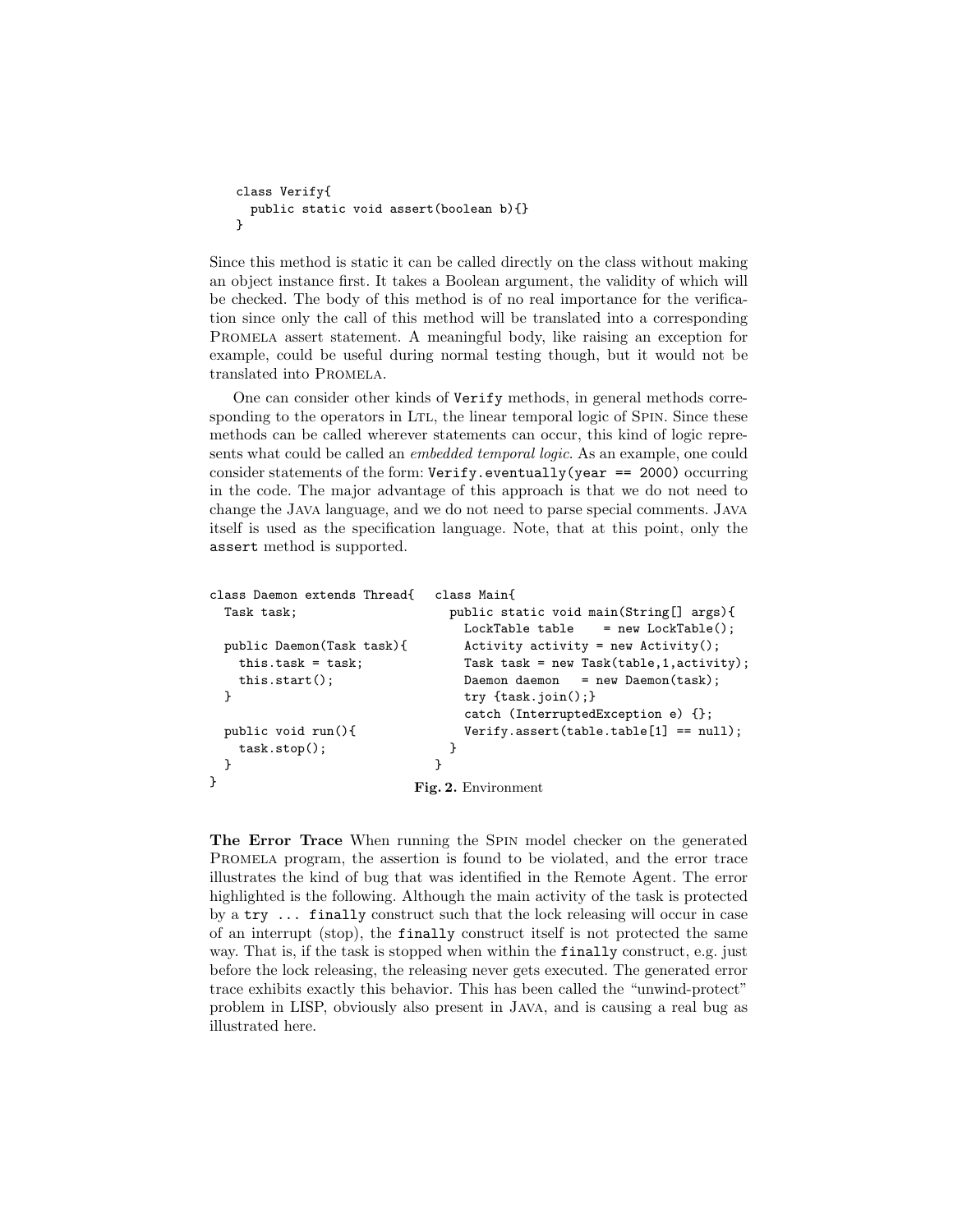### **2.2 Translation to** Promela

This section shortly describes the translation of Java into Promela. A more detailed description of the translation can be found in [12].

**Classes and Objects** Each class definition in Java introduces data variables and methods. When an object of that class is created with the new method, the Java Virtual Machine lays out a new data area on the heap for the data variables. Since Promela does not have a dynamic heap, a different solution has to be adopted. For each class an integer indexed array of some fixed static size is declared, where each entry is a record  $(typedef$  in PROMELA) containing the variables of the class. Hence, each entry represents one object of that class. A pointer always points to the next free "object" in the array. An object reference is a pair  $(c, i)$ , where c is the class and i is the index of the object in the corresponding array (the pair is represented as the integer  $c*100+i$ ). Inheritance is simply modeled by text inclusion: if a class  $B$  extends (inherits from) a class  $A$ , then each entry in the  $B$  array will contain  $A$ 's variables as well as  $B$ 's variables.

**Methods** Java method definitions are simply translated into macro definitions parameterized with an object reference – the object on which the method is called. That is, a Promela program is allowed to contain macro definitions, which are expanded out where called. For example, when a thread calls a method on an object, it "calls" the macro with the object identifier as parameter. The drawback with macros is their lack of local variables. Hence, Java method local variables have to be translated to global variables (within the calling thread), prefixed with their origin (class and method). Promela has recently been extended with inline procedures (motivated by some of our work presented in [11]), and these could be used instead, although it would not make a difference in the principles.

**Threads** Threads in Java are naturally translated to Promela processes. That is, any class being defined as extending the Thread class, such as Task and Daemon in the example, is translated to a proctype. The body of the process is the translation of the body of the run method. The main program (the main method) will be translated into an init clause in PROMELA, which itself is a special process.

**Object Synchronization** JAVA supports mutually exclusive access to objects via synchronized methods. That is, if a thread calls a synchronized method on an object, then no other thread can call synchronized methods on the same object as long as the first thread has not terminated its call. We model this by introducing a LOCK field in the data area of each object, hence in particular in each entry of the array representing the LockTable objects. This field will either be null if no thread has locked the object, or it will be equal to the process identification of the thread (Promela process) that locks it (via a call to a synchronized method). Some of the macros generated from our example, modeling locking, unlocking and synchronization, are shown in Figure 3.

The macro LockTable release is the translation of the release method in the LockTable class. It executes the body of the method (a statement) with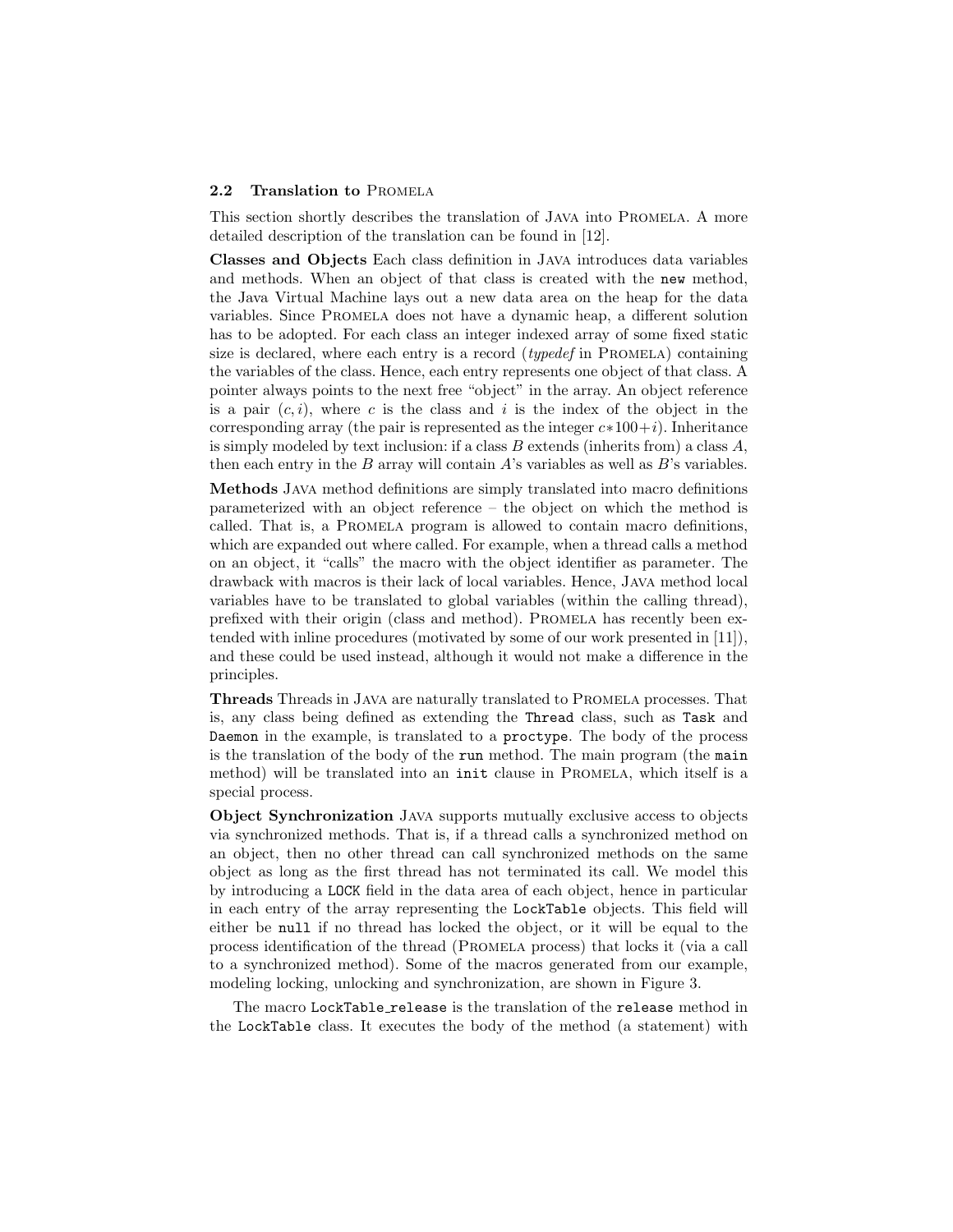```
#define LockTable_release(obj,property)
 synchronized(obj,LockTable_set_table(obj,property,null))
#define synchronized(obj,stmt)
 if
 :: get_LOCK(obj) == this -> stmt
 :: else ->
      lock(obj);
      try(stmt) unless {d_finally(unlock(obj))}
 fi
#define lock(obj) #define unlock(obj)
 atomic{<br>
set_LOCK(obj,null)
   get\_LACK(obj) == null ->set_LOCK(obj,this)}
```
**Fig. 3.** Synchronization Macros

synchronized access to the object. The synchronized macro executes the statement directly if the lock is already owned by the thread (equal to this), and otherwise it locks the object and executes the statement, finally releasing the lock after use. The lock macro sets the lock to this as soon as it gets available (equals null – note that expressions in Promela are blocking as long as they evaluate to false).

**Exceptions** One of the major capabilities of the translator is that it handles exceptions. Java exceptions are complicated when considering all the situations that may arise, such as method returns in the middle of try constructs, the finally construct, interrupts (which are exceptions thrown from one thread to another) of threads that have called the wait method, and the fact that objects have to be unlocked when an exception is thrown out of a synchronized method. Promela's unless construct seems related to an exception construct, except for the fact that it works "outside in" instead of "inside out", the latter being the case for Java's try construct. That is, suppose a Java program contains two nested try constructs as indicated in the left part of Figure 4.

```
try{ {
 try\{S1\} catch (E \times \{S2\}) S1 unless \{catch(exp_E, x, S2)\}} }
catch (E y){S3} unless {catch(exn_E,x,S3}
```
Fig. 4. Exceptions in JAVA (left) and PROMELA (right)

If S1 throws an exception object of class E, then this exception should be caught by the inner catch statement, and S2 should be executed. On the right hand side of the figure is a simplified version of how we model exceptions in Promela. However, with the traditional Promela semantics of the unless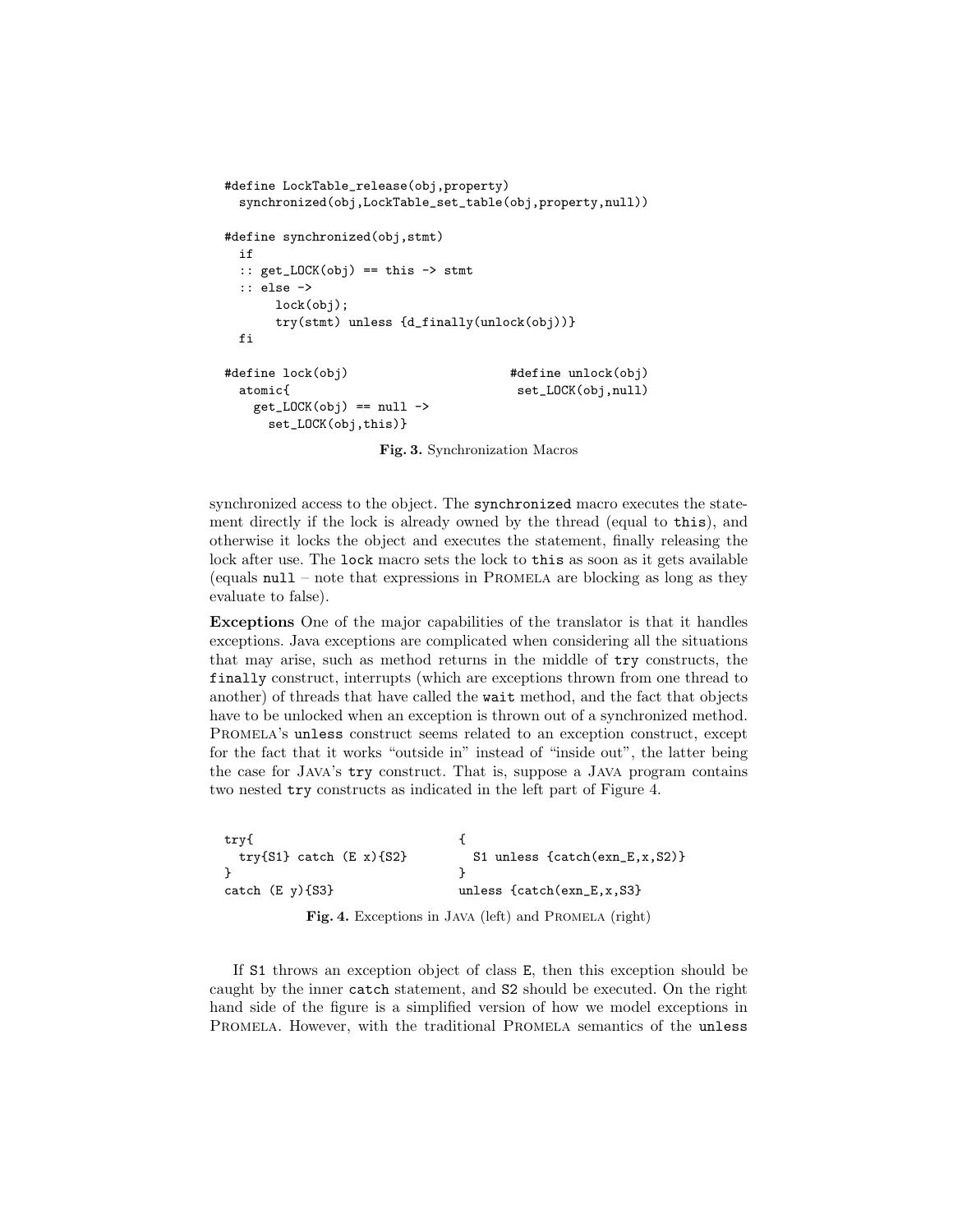construct, the outermost catch would be matched, and S3 would be executed. Gerard Holzmann, the designer of Spin, implemented a -J (J for Java) option giving the needed "inside out" semantics. Now, in the data area for a thread, in addition to the LOCK variable mentioned earlier, there is also an exception variable EXN. Throwing an exception, which is itself an object, is now modeled by setting the EXN variable to contain the exception object reference, and this will then trigger the unless statements. Even with addition of the  $-J$  option to Spin, the translation is quite elaborate.

### **3 A Game Server Application**

To investigate the practical usefulness of Jpf, we have applied Jpf in partial verification of a game server for Chinese Chess, developed by An Nguyen at Stanford University. The code is an older and simpler version of the code that is currently running. It was used for 3 weeks and was not written with formal verification in mind. The code was later rewritten because it was unstable and deadlocked too frequently.

Compared to industrial applications, the server code is fairly small: it consists of 11 Java classes of about 800 LOC in total. The client code is another 5 classes and 600 LOC. The code of each thread and method in the game server is not very complicated. The complexity stems from the communication interaction between multiple types of threads.

As expected, even though it is relatively small, the state size still drastically exceeds the limits of any model checker. It is possible that the example is manageable by tools like Verisoft [7]. This is, however, besides the point: we are using the application to investigate the limits and trade-offs for model checking, as well as studying viable approaches to abstraction.

#### **3.1 Overview of the Code**

The overall code is divided into server side code and client side code. The client code consists of Java Applets that are used to display the game boards, the game pieces, and to relay the user commands to the game server. There is no direct communication between players. All communication between players is done via the server.

The multiple players and game boards are naturally handled by a multithreaded Java architecture in the server code. Although the client side code in effect is also multi-threaded to handle multiple requests from the user, the multi-threading is hidden in the browser application and each individual Applet is written as sequential code. We focus on the server code and leave verification of the multi-threaded user-interface code to future work.

**Threads** The thread structure is illustrated in Figure 5. At any point in time several game boards can be active, each served by a ServerBoard thread. For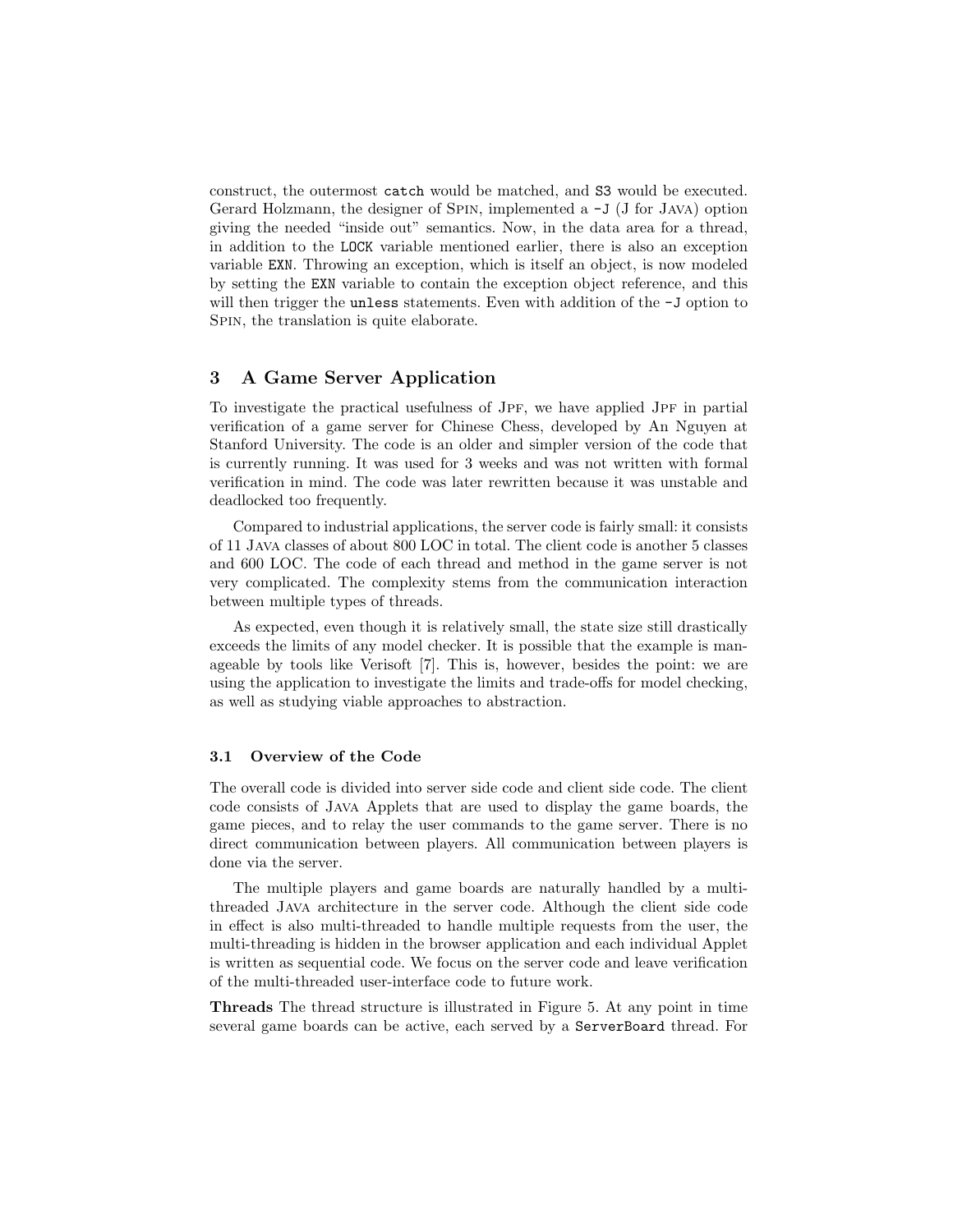each participant of a game there is a Connection thread to handle the communication between the ServerBoard and the network connection associated with the player. Each ServerBoard can have multiple Connections associated with it (2 players and multiple observers). Inter-board communication messages are stored in a FIFO queue ServerObjectQueue and handled by the ServerObjectHandler thread. ServerBoard threads are the only producers of messages, and ServerObjectHandler is the only consumer.

Server is the main thread. It handles initialization and contains the main data structures of the server. Finally, there are two kinds of "vulture" threads for cleaning up global data structures that become obsolete when players log out: Server has an associated ServerVulture thread, and each ServerBoard thread has an associated ConnectionVulture.



**Fig. 5.** A simplified illustration of the system. The boxes with rounded edges denote threads, the square boxes denote non-thread objects. For simplicity, we have not shown the vulture threads. In this example, ServerBoard 0 has three players associated with it, ServerBoard 1 has one. The arrows indicate the communication patterns between the different threads.

**Commands** A player has a predefined set of commands that can be sent via the network to the server. When a command arrives, it is stored in a separate FIFO queue in the associated ServerBoard. The ServerBoard thread then processes the commands one at a time.

The commands can be grouped into three classes: game commands, administration commands, and communication commands. Game commands are used to move the pieces around the board and to stop a game. Administration commands are used to create new boards, move between them, and log out. Finally, communication commands are used to communicate between the players, either to a few ("whisper") or to a larger crowd ("broadcast"). There are 12 different commands.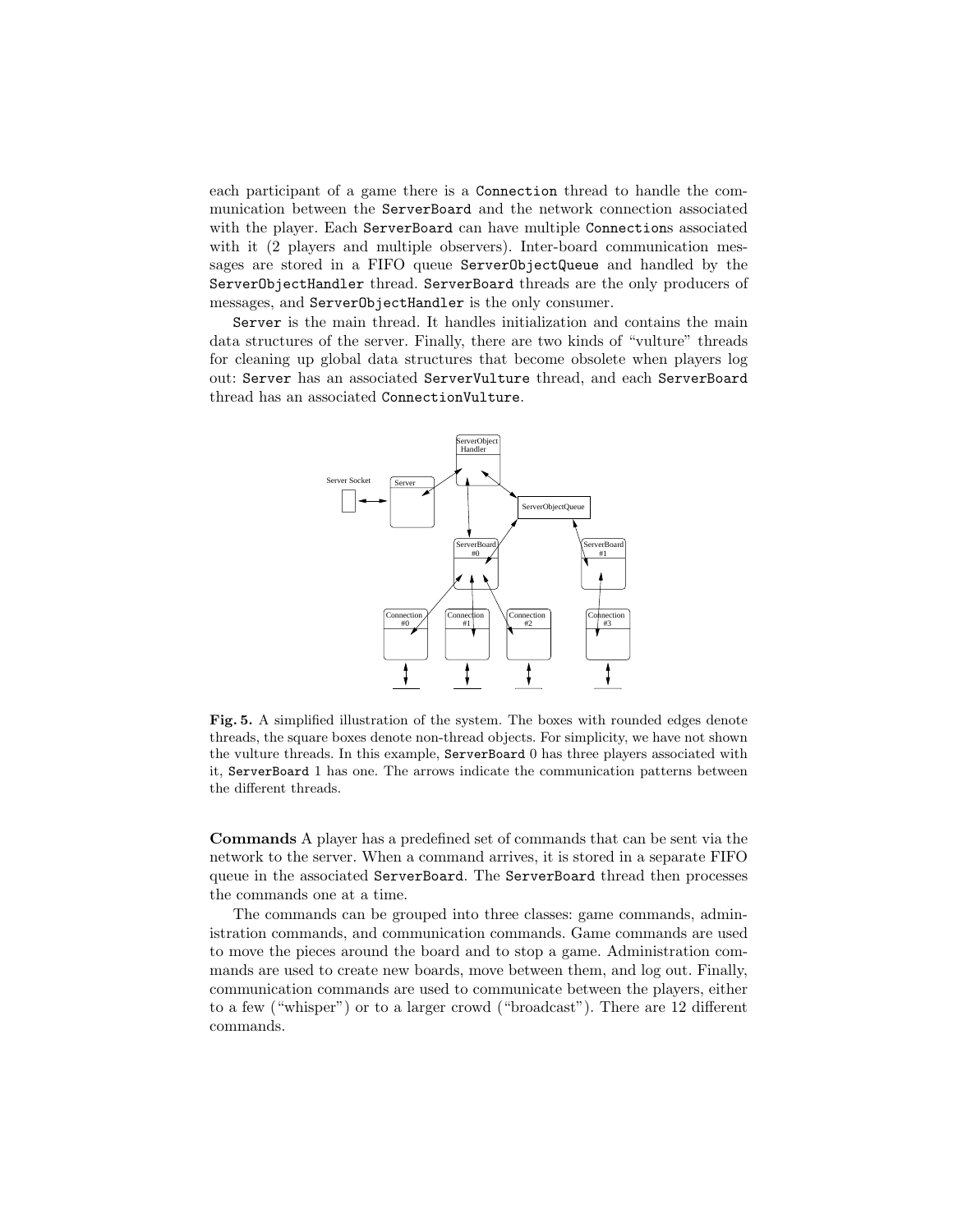Each time a move is made, the other players in the game are notified by the ServerBoard broadcasting the information to its Connections.

When a player creates boards, moves between boards, leaves the game, or sends out a global broadcast, the command is read by the ServerBoard and then stored in ServerObjectQueue for processing by ServerObjectHandler, which processes the commands one at a time. ServerObjectHandler handles global broadcasts by calling local broadcast commands in each of the ServerBoard threads.

#### **3.2 Abstraction**

We focussed on abstracting out a synchronization and communication "skeleton" and removed game code that was not important for detecting synchronization errors. In the process, we formed an idea of a potential deadlock in the code by studying the order in which threads obtained locks and accessed shared data. However, we were not positive that the deadlock was present until it was demonstrated by the model checker. Subsequently, we therefore targeted the abstractions at demonstrating this bug.

Focused on demonstrating the potential deadlock, we manually cut away big chunks of the program by interleaved application of static slicing and over- and under-approximations, known as the "meat-axe" technique in [11].

**Static Slicing** Given a marking of a statement in the program, static slicing techniques [18] will produce the subset of the program that corresponds to the cone-of-influence. In forward slicing, the output is the part of the program that is potentially influenced by the marked statement. In *backward* slicing, the output is the part of the program that potentially can influence the values of the variables at the statement of interest.

We used forward slicing to remove the part of code that was potentially irrelevant to the verification task. The relevant code was all the code that was not directly game related. We marked irrelevant variables, methods, and classes, and used this as a guidance to (manually) forward-slice the program from the unmarked variables. For example, the Board class contains the data structures related to the Chinese Chess board and the positions of the pieces and was removed; methods related to communication with the player process were also removed; and fields containing a player's role in the game were likewise removed. Of the 11 server code classes, two of them could be removed fully.

We did not use backward slicing in the abstraction. The deadlock scenario that we were interested in was caused by thread interaction. Marking a particular statement involved in the deadlock scenario would clearly have given a slice that was too large/imprecise for our purpose.

**Over-Approximations** Over-approximations are obtained from the original program by introduction of non-determinism in the control flow such that the abstracted model will exhibit more behaviors than the original program. Overapproximations are sound in the sense that when checking safety properties, if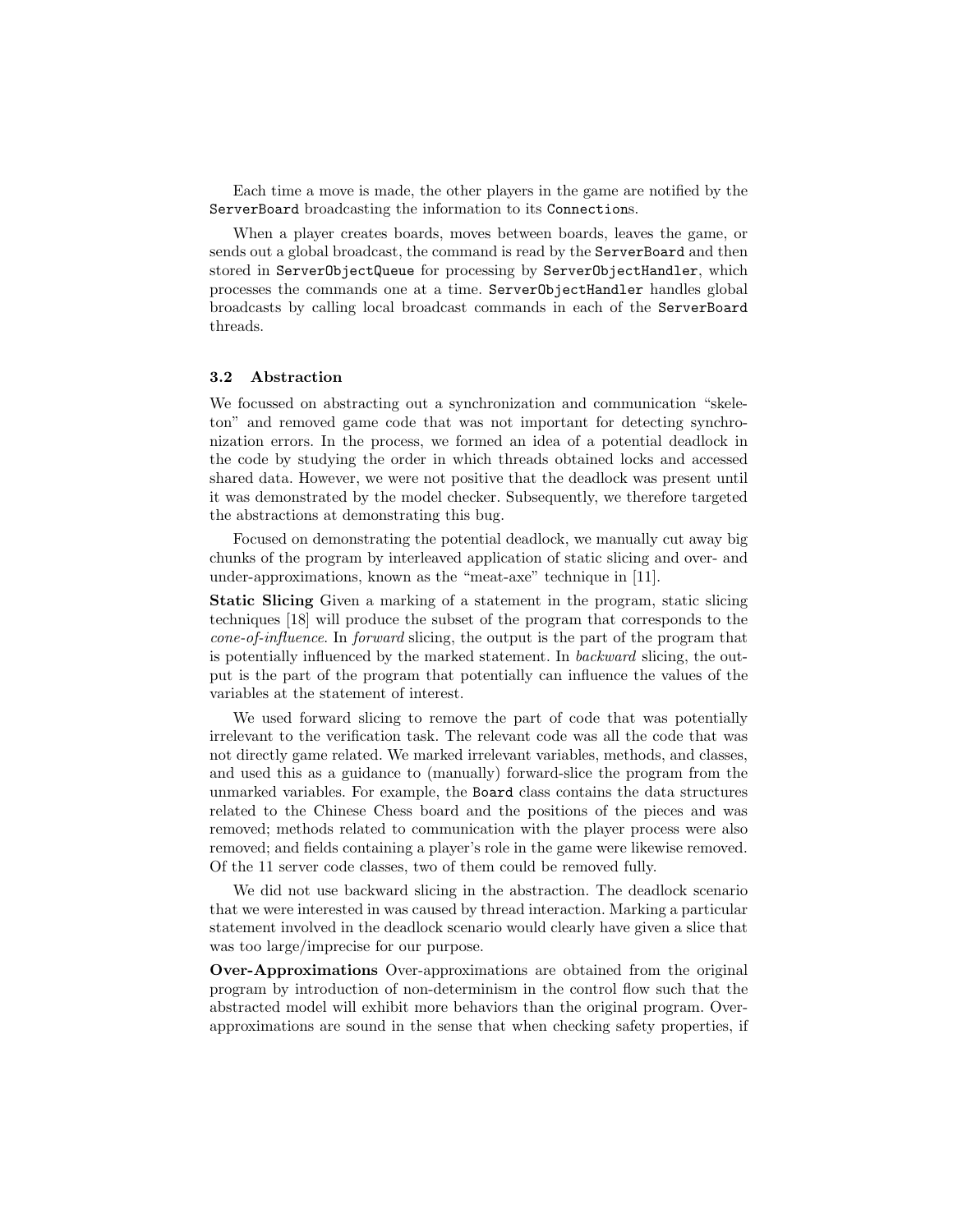no bugs are found in the abstracted model, no bugs exist in the original program. Counter examples, on the other hand, are not necessarily true counter examples in the original model.

Over-approximations were used many times in the abstraction of the game server code. We illustrate this with two examples. First, it was useful to abstract the control conditions marked in the slicing process. For instance:

if (...something game related...) then {...server.broadcast(...);...}

was changed to

```
if (nondet.flag) then {...server.broadcast(...);...}
```
where nondet.flag is a flag in a new class NonDet that is non-deterministically set and reset by the model checker in all possible interleavings with other threads.

Second, we abstracted the types of messages that the threads pass around to a few. The messages are encoded in strings, where the first characters of the string contains the command, e.g., "/broadcast", "/open", and "/join". ServerBoard and ServerObjectHandler determine the type of messages by looking at this string prefix. Typically, this is done in a nested if-then-else structure:

```
if (line.startswith("/broadcast") then {...}
else if (line.startswith("/talk") then {...board.processCommand(...);...}
else if (line.startswith("/whisper") then {...board.broadcast(...);...}
else {...}
```
We abstracted the message strings into a record with a type and a value. From code inspection, we found 3 commands that were related to the concurrency behavior we were interested in pursuing and mapped the message type into something equivalent to an enumerated type with values broadcast, open, join, and other. The latter was introduced by us to capture the remaining types of commands. The nested control structure was then modified to be

```
if (line.type=broadcast) then {...}
else if (line.type=other) then {...
        if (nondet.flag) then board.processCommand(...);
        else board.broadcast(...);
        }
else {...}
```
where non-determinism was introduced to model all possible behaviors of external events associated with the commands mapping to other.

This last abstraction is a form of abstract interpretation [5] where the user decides which behavior to keep in the collapsed code.

**Under-Approximations** Under-approximations are obtained by removing code (and state that it depends on) from the program, with the effect of reducing the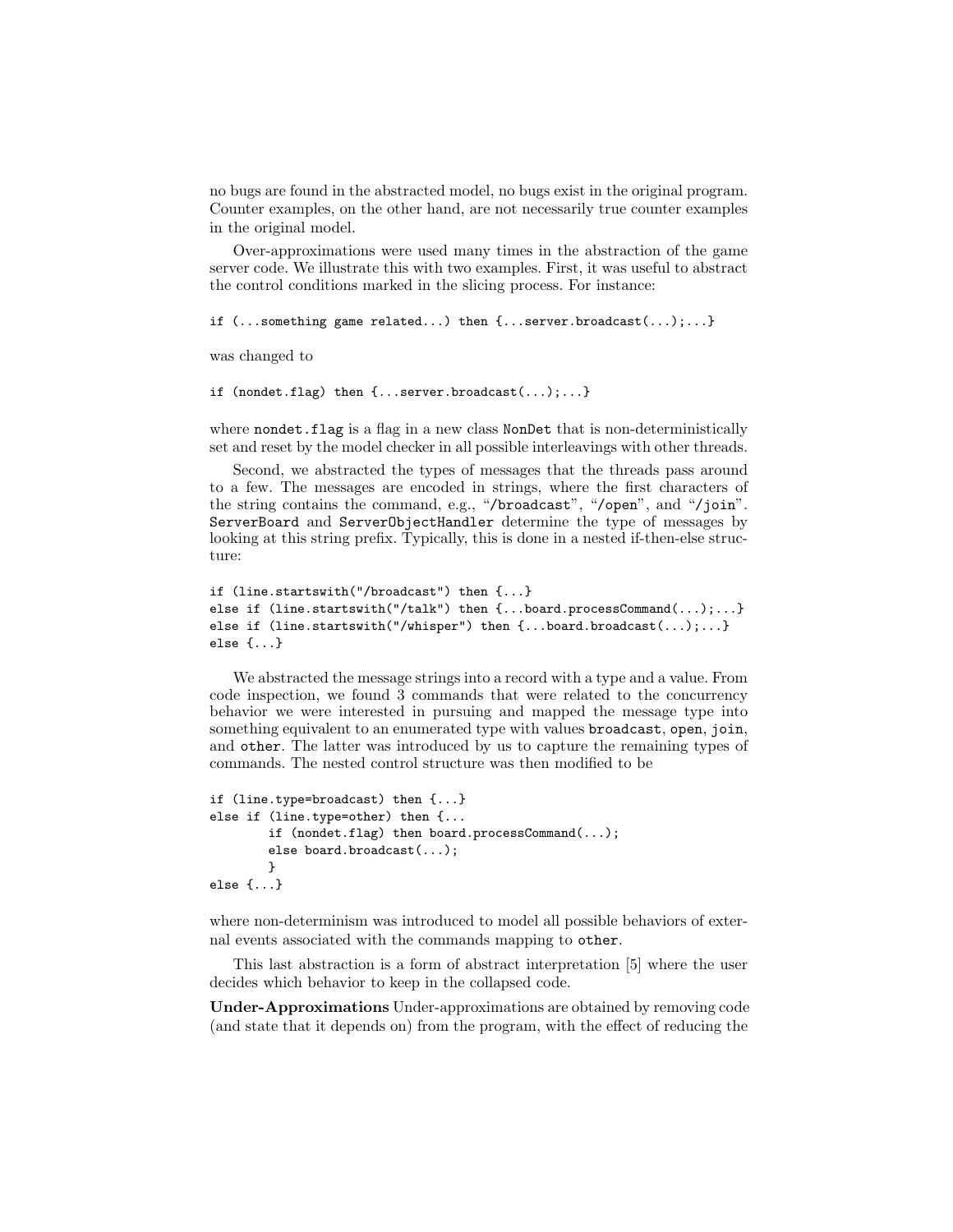possible behaviors of the original program. Under-approximations may not be sound for safety properties, since the code that is removed could be causing bugs in the original program – bugs that are not caught when verifying the abstract model. However, when checking safety properties, if a bug is found in the under-approximation, it will also be present in the original model. Underapproximation is a very useful technique when narrowing the search space to a particular part of the code.

We used under-approximations many times in the game server verification. First, we ignored some exceptions of the program, including the exception handling. In the part of the server code that we were interested in, the exception handling was of little importance. Second, initially we limited the number of threads to two ServerBoard threads and two Connection threads; and the number of messages from the players to consider were limited to 3. Third, we inserted 3-4 extra synchronization points to sequentialize the thread behaviors. This limited the number of possible interleavings that Spin had to consider and more quickly guided it towards the deadlock scenario.

#### **3.3 Verification**

We combined the abstracted Java classes into a file, translated it using the JPF, and tried to run it through SPIN. It took several more cycles of abstraction before the model was sufficiently manageable for Spin to find the deadlock bug. We inserted JPF print statements in appropriate places in the JAVA code. This information made it easy to interpret Spin's Message Sequence Chart [13] description of the counter example scenario.

The bug we confirmed was a deadlock caused by cyclic waits between a number of threads. It involved only three threads to cause the deadlock. Using Spin we were able to find an unknown and significantly simpler deadlock scenario with two threads. We will present this simpler example below.

The deadlock may occur when the ServerObjectQueue becomes full. It happens when a ServerBoard processes incoming messages from its Connections, while the ServerObjectHandler wants to broadcast a message to the same connections.

The deadlock, illustrated in Figure 6, may arise as follows: The ServerBoard thread has obtained exclusive access to its connections by locking the connections vector, which stores references to the connections. Next, it goes through a loop where it processes the incoming connection messages, one at a time. Some of the messages must be processed by ServerObjectHandler and the ServerBoard thread will therefore want to put these messages in the ServerObjectQueue. However, if the queue runs full in this process it will busy-wait on the queue, while holding the lock on connections.

If the ServerObjectHandler is simultaneously processing a command that causes a broadcast of a message to the connections of the ServerBoard thread, it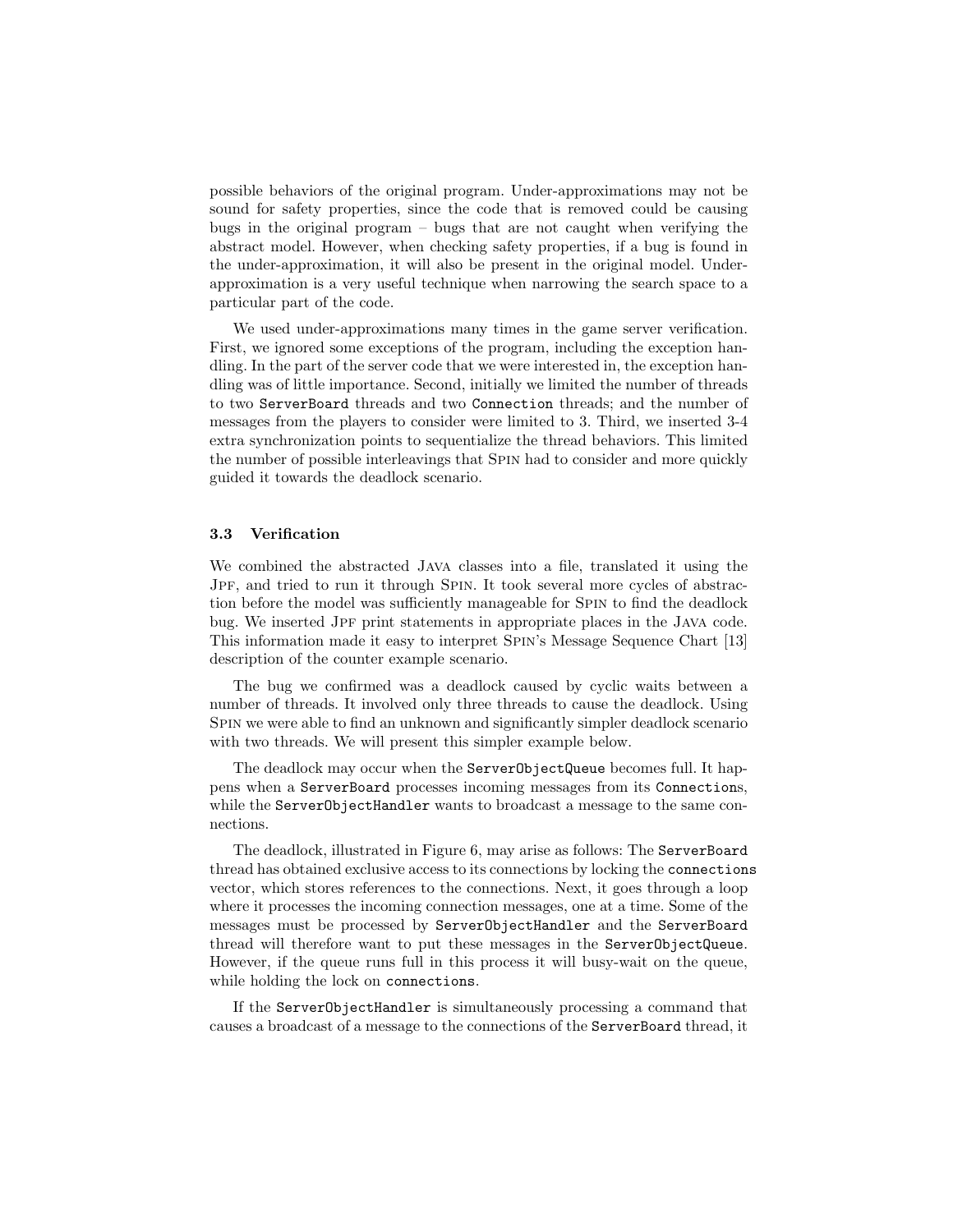

Fig. 6. Deadlock scenario: ServerBoard waits for a free slot in the queue, and ServerObjectHandler waits for the lock on connections to be released. Dashed lines indicates wait, the solid line indicates the lock that has been obtained. X and Y are the messages waiting to be processed.

will try to obtain the lock on connections by a synchronize. However, the lock will never be released by **ServerBoard** and a cyclic wait has been established.

Note that the deadlock is caused by a simultaneous wait on a Java lock, using the synchronized statement, and a busy wait on the queue. The code for enqueueing and dequeueing was written by the developer himself and is not part of the Java Virtual Machine (JVM).

### **4 Evaluation**

The analysis itself took a month till the bug was confirmed. However, during this period much time was used on understanding the code and improving JPF to translate the subset of Java that the game server covers. In future applications of the Jpf, this will be reduced significantly. At present, we have not yet completed the verification of all parts of the code. More effort would be required to fully verify the code.

Static slicing and abstract interpretation [5] turned out to be useful, but did not produce sufficiently small models. Under-approximations were necessary to narrow down the search space to focus on the bugs that we were interested in finding. This confirms the experiences from the Remote Agent analysis [11]. In general, user guidance was crucial for identifying parts of the code were the techniques could be applied.

Concerning the Jpf technology itself, current model checkers, including Spin, have been constructed with hardware and protocols in mind and require static memory allocation. That is, they do not support the dynamic nature of object oriented software, more specifically the new  $C(\ldots)$  construct which generates an object from a class C. JPF currently generates statically sized global PROMELA arrays that hold the state of the objects, causing wasted memory when only few objects are allocated while the arrays are initialized to hold a larger number. In addition to wasted memory, a second problem with this array solution is the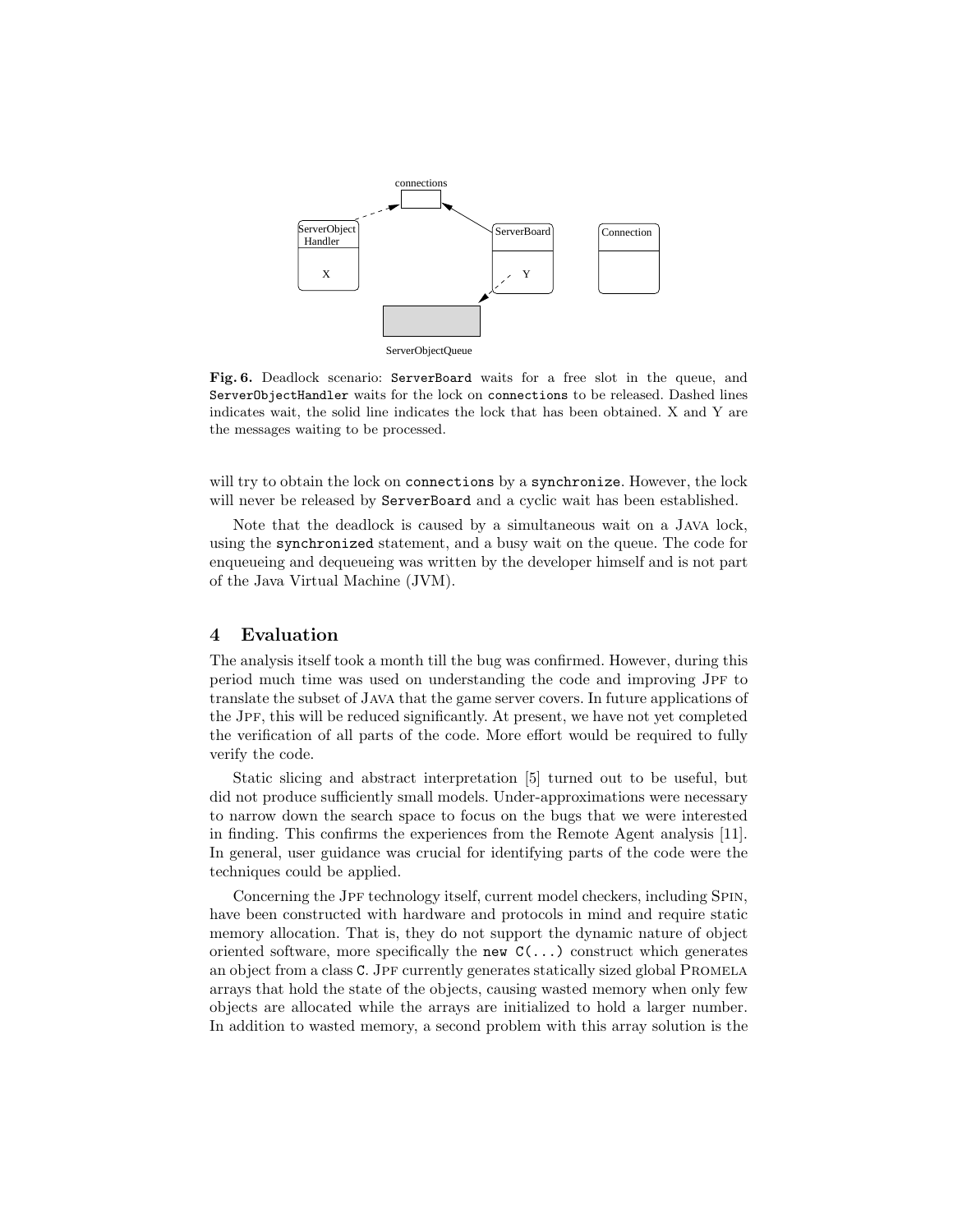intricate name resolution machinery required to search for the right array when looking up variables. This is caused by the class subtyping in JAVA (*polymor*phism), where the class of an object cannot be statically decided. Consider for example a method taking a C object as parameter. It can be applied to any object of any subclass of C. As a consequence, variable lookups consist of conditional expressions searching through the subclasses. In an early version of JPF this in fact caused a code blow up that made the C compiler gcc fail on the C code that Spin generates from the resulting Promela program. A related issue is the lack of variables local to "methods" in Promela. Macros have no concept of locality, leading to further machinery in the translation of variables local to Java methods.

JPF does not handle all of JAVA, major substantial omissions being recursion, strings and floating point numbers, and perhaps most importantly: the Java libraries. Recursion requires more elaborated modeling of the Java Virtual Machine, for example in terms of a call stack, which however will be costly. Alternatively Promela's process concept can be used to model recursive methods, but this solution appears to be time inefficient. It was tried, but undocumented, in the work described in [11]. The translation of Java exceptions is quite sophisticated, handling all the special circumstances possible. Gerard Holzmann helped in providing a new semantics of PROMELA's unless construct, but even in that case the translation is "clever". JPF is currently being improved to translate a bigger subset of Java, and to handle an extension of the Verify class with linear temporal logic operators.

The translation does not cater for garbage collection. Normally garbage collection (or the lack thereof) is hidden from the programmer, and should not effect the functionality of a program. However, the effectiveness of the verification may be improved by regarding states with garbage equivalent to states without garbage. Garbage collection seems absolutely non-trivial to handle.

# **5 Discussion and Future Work**

Successful application of model checking in program verification will involve an iterative process of abstraction and verification and will draw on multiple techniques for abstracting manageable models from the original program. The sheer size and complexity of the software-under-verification pushes current verification technology to its limits and the goal of the abstraction process is to fit parts of the verification problem within boundaries of feasible verification. In order to make model checking of programs scalable, program abstraction needs to be better understood, and supported with automated tools. Below we will briefly discuss issues relevant to a future verification environment.

**Static Analysis** Static analysis such as data flow analysis [16] can be used to identify potential problem areas. The techniques must be able to recognize complex dependencies such as deadlocks involving cyclic wait on data as well as locks (as our example illustrated). In general, automated guidance is crucial to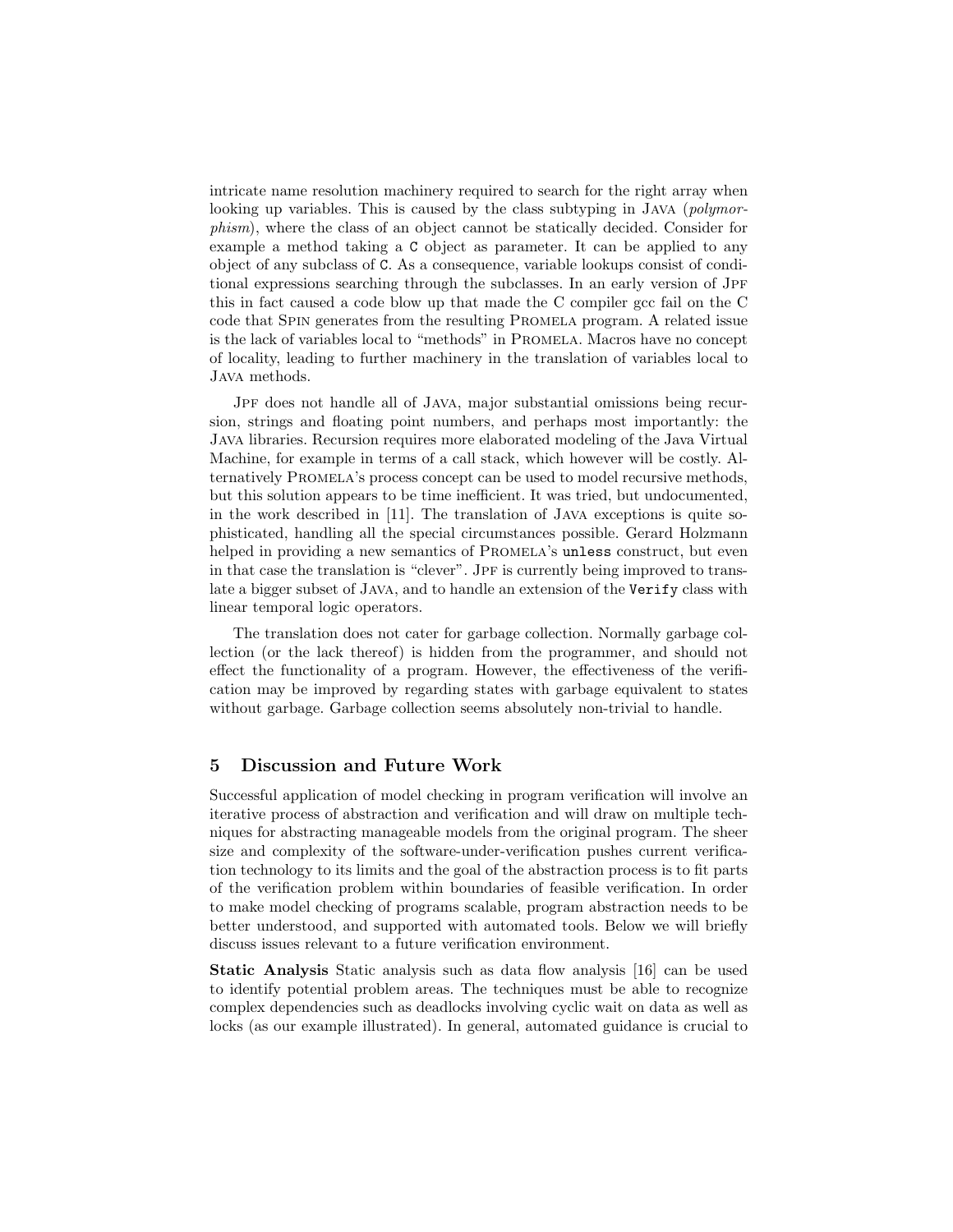guide the effort to certain parts of the software that is potentially buggy. Underapproximations (such as partial evaluation [14] and other program specialization techniques [10]) remove behaviors from the original model. The verification engineer must apply these cautiously in order not to remove behavior that could lead to bug scenarios.

**User Guided Abstractions by Code Annotation** User-interaction, potentially aided by heuristics, is crucial for effective application of the abstraction techniques. Code annotations are a potential means of capturing the higher-level understanding of the programmer at the time of development and could provide hints to the abstraction tool. For instance, the game server code could contain information that would guide an abstraction tool to understand the strings that are being passed around as actual message types. Alternatively, predefined coding styles in the form of design patterns could be recognized by an abstraction tool. It is also possible that automatic abstraction techniques suggested by Graf and Saidi [9], extended with string pattern matching, could be applied to determine the enumeration type.

**Libraries** One of the decisions to make in the abstraction process is deciding the boundaries of the program to be verified and how to model its environment. For the game server, the obvious boundaries were the network interface. However, in other cases the correctness properties may be specified in terms of the client applications. In this case, the network needs to be modeled also. An effective verification environment needs pre-written environment models of commonly used libraries. The game server code, for instance, uses the Java Vector class. By studying the JVM specification we were able to write simple stubs that modeled the class sufficiently for our use. In general, such environment modules must be predefined to save the verification engineer time and effort.

**Compositional Approaches** An alternative solution to dealing with scalability is compositional model checking [6], where only smaller portions of code are verified at a time, assuming properties about the "rest of the code", and where the results are then composed to deduce the correctness of larger portions of code. This approach is not problem free though since composing proofs is nontrivial and often requires iteration as does induction proofs (no silver bullet around). A practical solution is so-called unit testing where a class or a small collection of classes are tested by putting them in parallel with an aggressive environment. The Remote Agent analysis presented in Section 3 is an example of this. It's likely that model checking at least can play an important role in program verification at this level.

**Acknowledgments** The authors wish to acknowledge the following persons at NASA Ames for their contributions in terms of ideas and support: Tom Pressburger, Mike Lowry, John Penix and Willem Visser. At Stanford we would like to thank David Dill for discussions and comments. The second author is sponsored by NASA contract number NAG2-891: An Integrated Environment for Efficient Formal Design and Verification.